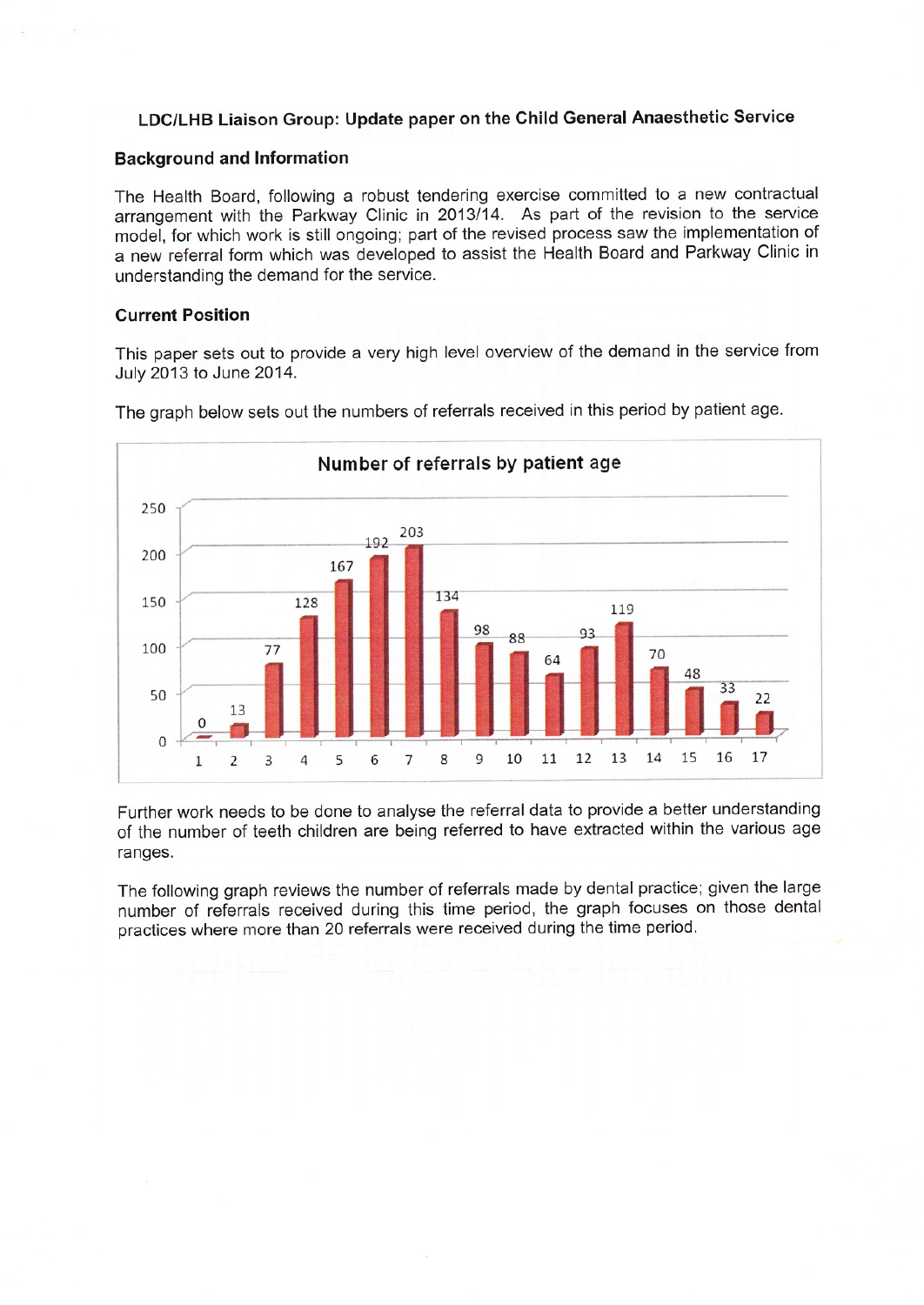![](_page_1_Figure_0.jpeg)

Finally the referral data has been reviewed to consider where the child attends school. Unfortunately for the majority of referrals this information has been excluded from the referral forms, or the information doesn't clearly state whether it is a primary or secondary school where there are schools with the same names. With this data the Health Board can work with the Designed to Smile (D2S) Team to look at where there are schools that may benefit from additional support from the programme. Again, given the number of referrals reviewed the information in the graph below looks at those schools where there were more than 5 referrals within the time period.

![](_page_1_Figure_2.jpeg)